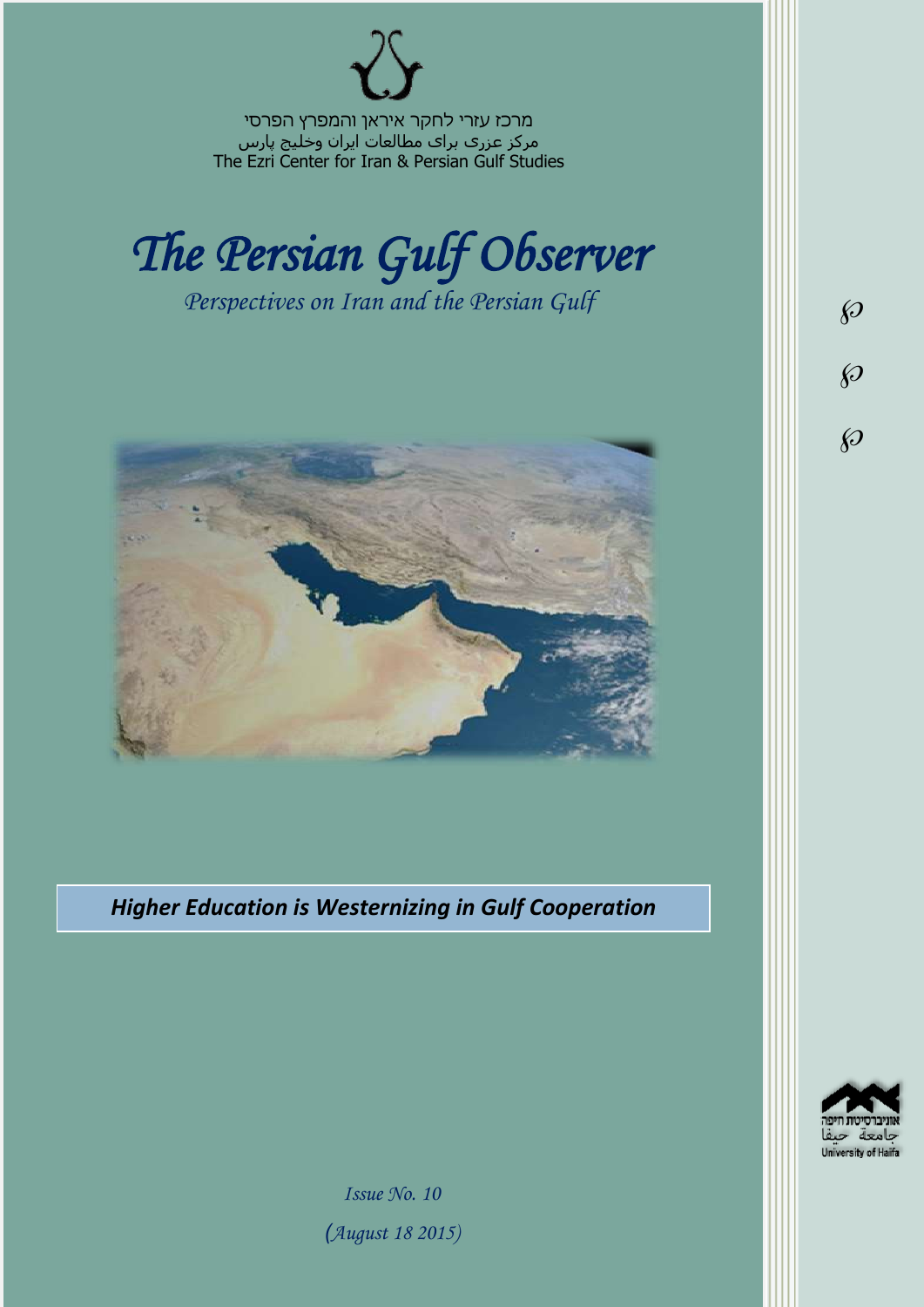The Ezri Center for Iran & Persian Gulf Studies at the University of Haifa is happy to launch The Persian Gulf Observer: Perspectives on Iran and the Persian Gulf. The Persian Gulf Observer will be published periodically, expressing the views and analysis of the Ezri center's researchers on various issues concerning the Persian Gulf region and the countries which lay by its shores. Attached please find the Tenth issue written by Dr. Glen Segell on "Higher Education is Westernizing in Gulf Cooperation Council States"

You are most welcome to follow the Ezri Center's twits at: <https://twitter.com/EzriCenter> , be our friend on Facebook: [https://www.facebook.com/pages/The-Ezri-Center-for-Iran-and-](https://www.facebook.com/pages/The-Ezri-Center-for-Iran-and-Persian-Gulf-Studies/141080069242626)[Persian-Gulf-Studies/141080069242626](https://www.facebook.com/pages/The-Ezri-Center-for-Iran-and-Persian-Gulf-Studies/141080069242626)

Watch and listen to conferences and lecturers in the Center's YouTube channel:

<https://www.youtube.com/channel/UCZdzvlhv7a8nxLjYZdaz68Q>

and visit our site:<http://gulfc.haifa.ac.il/>

You are also cordially invited to visit our site in Persian [www.TeHTel.com,](http://www.tehtel.com/) where you could find interesting material on various aspects of the life in Israel.

## DOG DOG DOG DOG DOG DOG DOG

תרכז עזרי לחקר איראן והמפרץ הפרסי באוניברסיטת חיפה שמח להשיק את :*The Persian Gulf Observer* 

Perspectives on Iran and the Persian Gulf, בו יוצגו מאמרי דעה שיופצו בתדירות תקופתית, פרי- עטם של חוקרי המרכז על מגוון נושאים מאזור המפרץ הפרסי והמדינות השוכנות לחופיה.

להלן הגיליון העשירי ובו מאמר מאת ד"ר גלן סגל בנושא "'התמערבות' ההשכלה הגבוהה במדינות המפרץ."

אנו מזמינים אתכם לעקוב אחרי ציוצי המרכז בכתובת: [EzriCenter/com.twitter://https](https://twitter.com/EzriCenter) ,

[https://www.facebook.com/pages/The-Ezri-Center-for-Iran-and-](https://www.facebook.com/pages/The-Ezri-Center-for-Iran-and-Persian-Gulf-Studies/141080069242626):כהיות חברים שלנו בפייסבוק

[Persian-Gulf-Studies/141080069242626](https://www.facebook.com/pages/The-Ezri-Center-for-Iran-and-Persian-Gulf-Studies/141080069242626)

לצפות ולהאזין לכנסים והרצאות בערוץ היו-טיוב של המרכז:

<https://www.youtube.com/channel/UCZdzvlhv7a8nxLjYZdaz68Q>

<http://gulfc.haifa.ac.il/> ולבקר אותנו באתר הבית

דוברי ויודעי הפרסית שביניכם מוזמנים לבקר באתר שלנו בשפה הפרסית [com.TeHTel.www](http://www.tehtel.com/) בו ניתן למצוא חומרים מעניינים על היבטים שונים של החיים בישראל.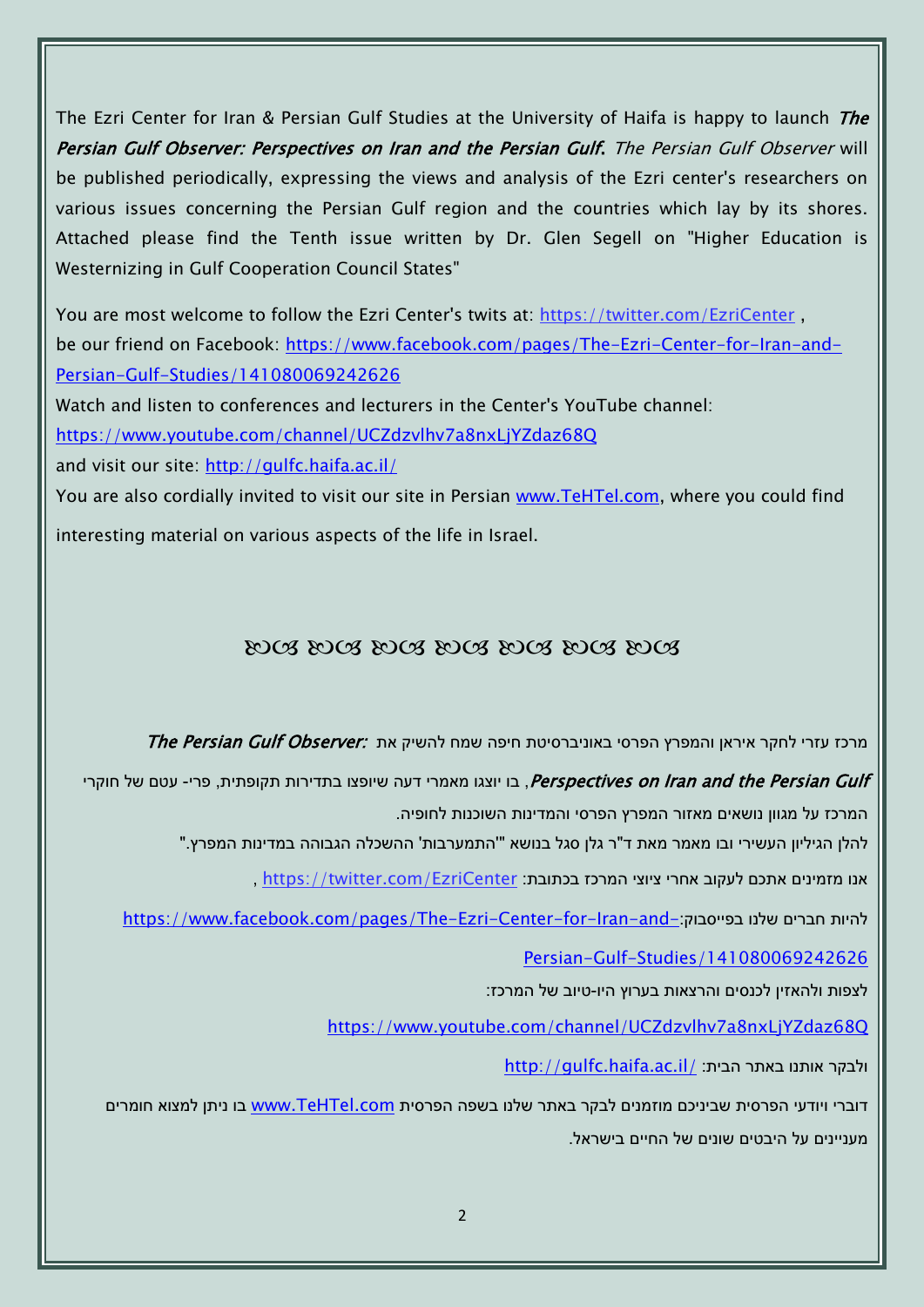## Higher Education is Westernizing in Gulf Cooperation Council **States**

By Dr. Glen Segell, Fellow – The Ezri Center for Iran and Persian Gulf Studies

This Persian Gulf Observer presents a summary of a Paper Presented by Dr Glen Segell at "The Persian Gulf and the West: Between Dependency and Independence" Conference held on June 11th 2015, at the Ezri Center.

Higher education in the Arabian Peninsula dates back thousands of years. Mecca, Tarim in the Hadhramawt, and the island of Qeshm on the peninsula's edge were all important centres of learning. In the modern era due to globalization the Gulf Cooperation Council (GCC) states are seeking to make a transformation as they have societies with potential water shortages bounded by sea and desert, immigrant labor issues, a rapidly developing urban infrastructure and classroom shortages for expatriate children in a society that has relied on expatriates for its rapid development.

To resolve these issues the GCC states have made major advances since the 1960s in widening access to post-secondary Western orientated secular education. At the same time within the past two decades Gulf States have actively been engaging in significant nation- building projects, in addition to steps to construct and concretize national identity amongst locals within their borders. These are aimed at transcending tribal/ familial, lifestyle, and class divisions, to create sentiments of citizenship and subject hood to the State. A likely outcome of heavy investments by GCC nations in higher education is a renaissance of Arab scholarship within the global academic community. However there are limitations noted below in a few cases.

In Saudi Arabia in 2003 there were eight Universities and now in 2015 there are over 100 universities and colleges. These are state operated where the annual budget is \$15 billion for 23 million inhabitants. The growth in the GCC states is not just state sponsored. For example, the United Arab Emirates (UAE) and Qatar have permitted 40 Western universities to open branches in their countries. The implications of the rapid widening and deepening of Western higher education in the GCC are being debated in Qatar's WISE (World Innovation Summit for Education) seeking to do for education what Davos does for economics. At the fore of the current debate in this forum are low primary and secondary school standards, a lack of a unified curriculum and too few years of compulsory education. These are the major causes why the goals in reality falling short of expectations. For example in a recent international student assessment with 64 participating nations, Qatar's 15-year-olds ranked 62nd in math and science and 63rd in reading.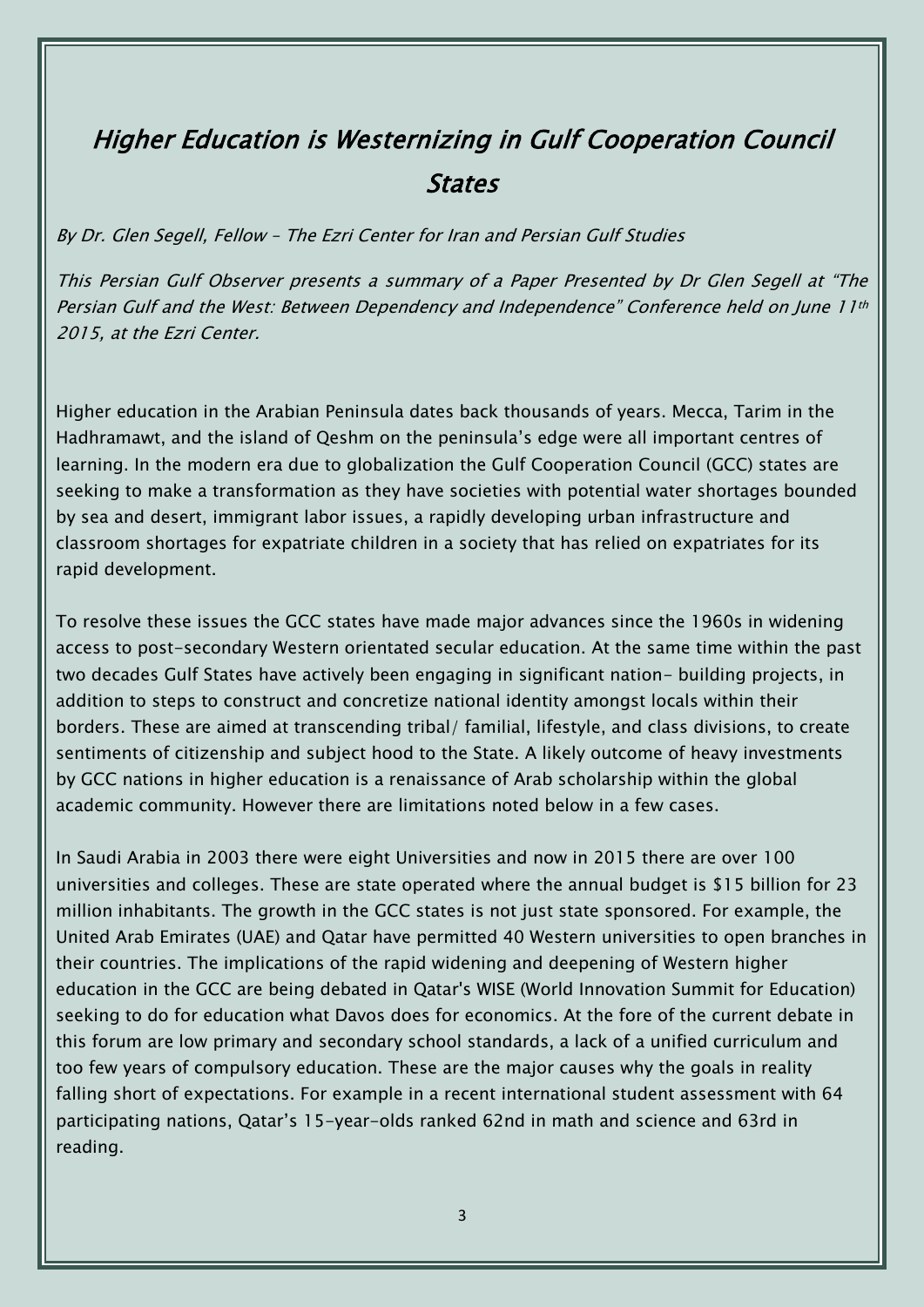Another significant debate at WISE is about academic freedom given that its significant link to understanding broader political and economic processes of human development, public culture, and identity. The logic of such a debate is indispensable for understanding the underlying rationale of education in the GCC as these states continue to bolster existing national and private universities and seek out foreign academic institutions from Europe, the Middle East, and the US. Reading between the lines at the WISE forum sees that GCC policymakers consider training a local workforce an important goal to reduce dependence on expatriates. Hence the growth in higher education in the GCC is both intended as education as well as locales for meaning-making, social transformation, and global engagement.

A specific example of this is Saudi Arabia where the first university in the Arabian Peninsula, King Saud University, was founded in 1957. The Kingdom has experienced exponential increases in expenditure on education, and higher education in particular. The 2015 budget of \$229.3 billion budget includes expenditure in the education sector of \$57.9 billion, representing 25% of total appropriations for the year 2015, of which higher education, will receive \$3.28 billion. Such expenditure explains the growth since 2005 from 7 public universities to 28 public universities and 9 private universities, which now accommodate over 1.5 million students. Another 10 universities are expected to open within the next five years. These cannot meet the demand of the population so the total number of Saudi students currently studying abroad under government sponsorship is over 207,000 which accounts for around 85% of Saudi students studying at international universities. The challenge for Saudi Arabia's education sector expansion is to reconcile social change with the academic curriculum and economic needs of the state while retaining traditional culture, and not threating Islamic heritage.

Such a conundrum was exacerbated by the establishment of a women's university, Princess Nora Bint Abdul Rahman University, uniting six women's colleges in 2011 and the changing aspirations of women in Saudi Arabia. The university is residential catering for women from across the Kingdom all of whom receive monthly allowances. In 2015 the number of female university entrants outnumbers male counterparts. Social change resulting from the widening of higher education may affect gendered power relations as a result, exampled by the "Nitaqat (Zoning)" project that aims to increase the ratio of Saudi employees in private companies. The Saudi government has suggested that it would give advantages for companies that hire female workers when the program gets started.

Consistent with a global trend, young women in the United Arab Emirates (UAE) are also attending college in record numbers. In 2013 the total number of students in higher education in the UAE was 118, 560. Of this total, 67,226 (57%) were female and 51,334 (43%) were male. Not only are more females enrolled in higher education than males, the actual completion rate for females is even higher.

With the same intention are the international branch campuses in Qatar that extend the benefits of research and innovation in social sciences and humanities to the society. Education City in Doha is comprised of eight International Branch Campuses ('IBCs'), thematic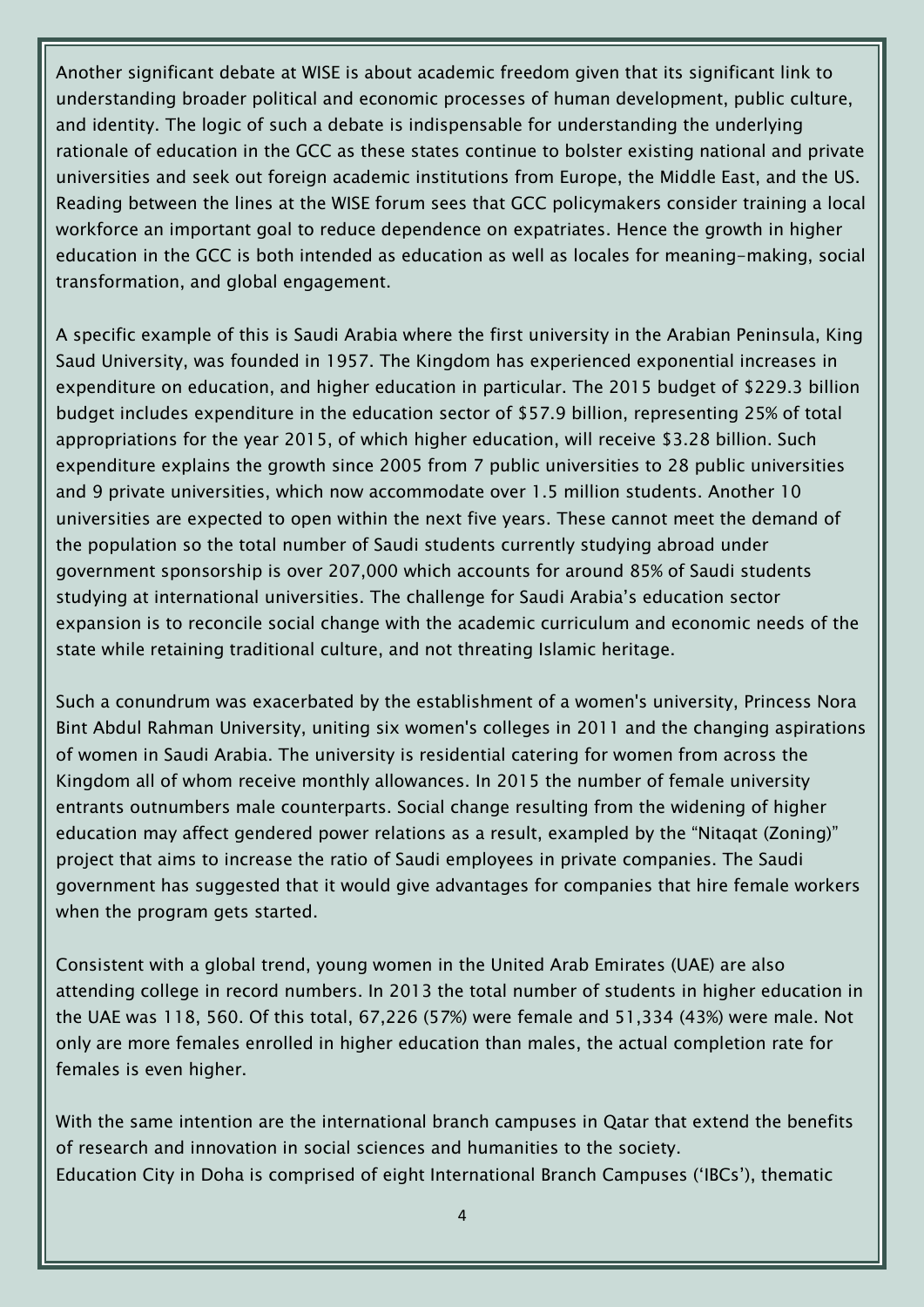research institutes, a national research fund management institute, a medical centre and a number of social and community based organizations. A wide range of disciplines ranging from science, engineering, medicine, business management and social sciences and humanities are provided. The United Arab Emirates has also invested in attracting campuses of foreign universities.

In contrast, Saudi Arabia and Iran prefer to maintain tight control on their higher education systems and significantly restrict the operation of foreign universities within their territories. However, this does not necessarily mean that Iran and Saudi Arabia are indifferent in hosting overseas students. On the contrary, both countries are eager to invite overseas students to expand their cultural influence through graduates.

The Qatar IBCs receive a research funding in social sciences and humanities awarded by the Qatar government that has exceeded US\$25 million. Qatar sees that these could play an important role in building and sustaining knowledge-based societies as it aspires to transition from a resourcebased economy to a knowledge-based economy. The benefits of research could be passed on to the society at large through technology transfer and commercialization of research. This depends on the readiness and willingness of the IBCs to extend the research of their faculty and other researchers to the broader society in Qatar rather than just publish in scholarly journals or books. Reciprocally society has to be willing and ready to accept and implement these compared to institutional priorities.

Similar to the relaxation of education restrictions for women in Saudi Arabia there is a women's student dormitory at Qatar University and a policy to increase the number of Qatari citizens in both the private and public sectors. However, Qatar University compared to the IBC is 'indigenous,' relegated to Qatari citizens who prefer a more traditional option. The dormitory serves scholarship and international students with a limited stipend but it is the primary location where international students are initiated into the national educational system.

Throughout the GCC states substantial growth in student numbers requires hiring qualified academics from different parts of the world in order to teach in these higher education institutions. Expatriate teachers form the majority of the faculty at most universities and colleges in GCC countries. This is evident in Oman that has many Academic Centres for Legal Consulting. Laws vary from country to country and hence the teaching of law by the expatriate teachers aims to develop the practical side of law rather than just the theoretical aspects. In addition these also grant free legal services for those with financial difficulties, provided by law students who are supervised by the law school's faculty members on condition that the centre is not legally responsible for any of these free consultations.

The above examples show how in addition to meeting domestic needs, Gulf countries have also invested in educational pursuits that strengthen their country's cultural soft power, especially by enhancing the international reputation of their higher education institutions. It is widely believed that having globally acknowledged universities that can attract foreign students is essential to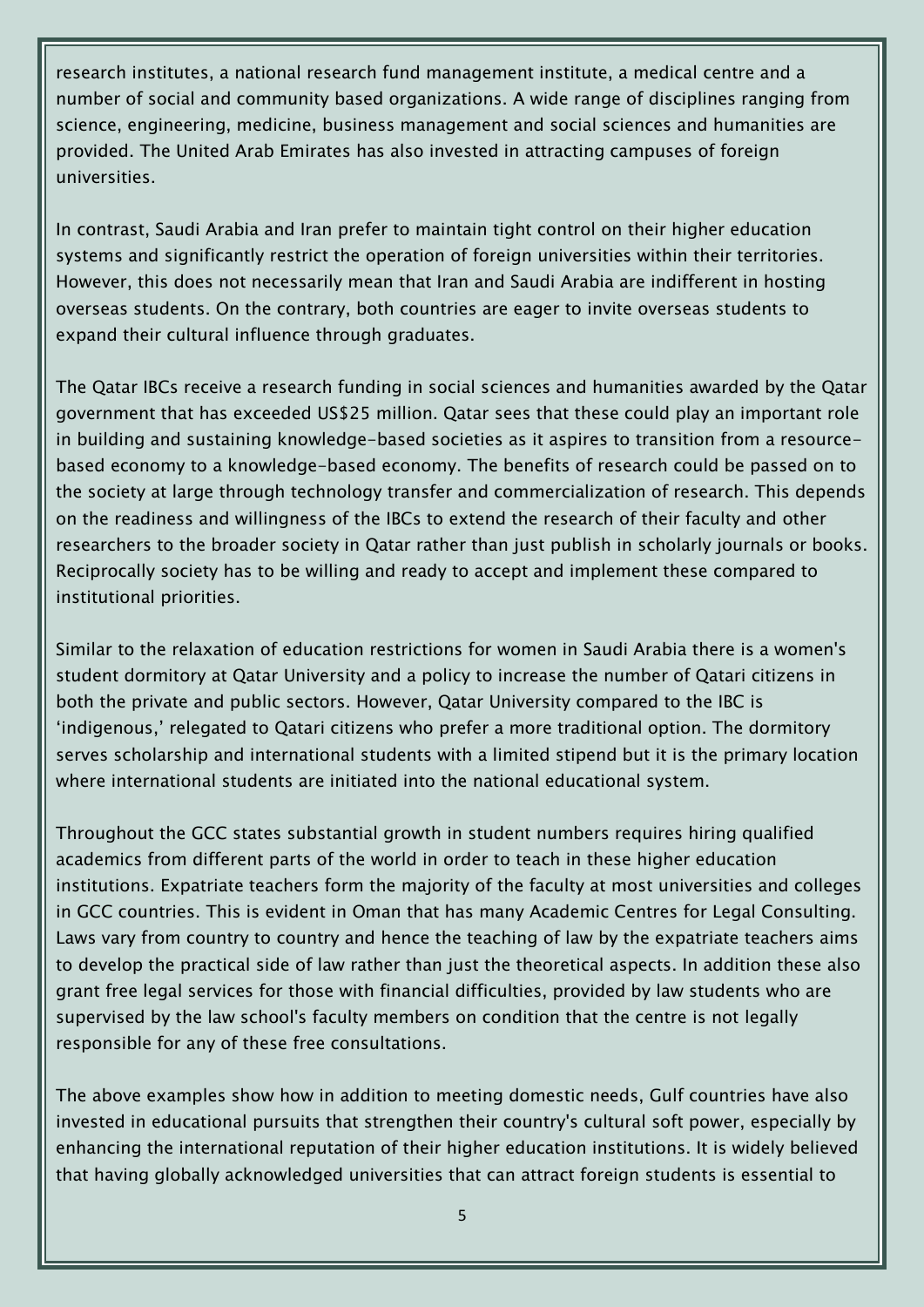survival in a knowledge economy. The presence of such institutions is also believed to enhance national prestige.

However, despite the common reasons, causes and goals throughout the GCC states there are differing approaches exampled by between Oman and Qatar and Saudi Arabia and Iran (who is not a GCC state but is a Gulf State) that originate from the historical relations between the state and 'ulama' of each country. Iran and Saudi Arabia are deemed as "religious states." The Iranian regime is known as "the government of Islamic jurist" (velayat-e faqih), and ensures the domination of high-ranking 'ulama over state affairs. In Saudi Arabia, monarchic rule heavily depends on the legitimacy provided by the support of the religious establishment.

Additionally, both Iran and Saudi Arabia have a long-standing history with Islamic higher education. Cities such as Isfahan, Mashhad, and Qom in Iran, and Mecca and Medina in Saudi Arabia, have assumed importance as centres of Islamic learning. These centres have attracted scholars and students from throughout the world, and the existence of these centres ensured the 'ulama's strong influence over education affairs. Even though the 'ulama seem to have acknowledged Western universities' systems as a "global standard," they have questioned the universality of curriculum, classroom arrangement, and idea of academic freedom as presented in Western models. They are especially concerned that many aspects of Western university models are culturally irrelevant and believed these aspects must be amended to better align with Islamic norms. As a result, both Iran and Saudi Arabia have produced universities with locally relevant classroom arrangements and "Islamized" curriculum, even while adopting aspects of Western higher education systems that ensure these institutions issue internationally recognized academic degrees.

Besides this there is also concern whether a more educated workforce in the economy will improve the economic and political state of a country. For example, one of the biggest issues that policy makers have been facing in the UAE has to do with bridging the gap between highschooling and the expectations of "world-class universities" hoping to admit students meeting the entrance requirements. Both educators and policy makers are having to question what is actually learned in the schools as many students, especially as those graduating from public schools in the UAE, are not equipped with adequate English language skills to pass entrance exams and gateway exams such as IELTS and TOEFL. Most universities are then forced to implement an Academic Bridge Program (Zayed University), Intensive English Program (American University of Sharjah) or Foundations Course (Higher Colleges of Technology) where students take non-credit bearing courses to achieve expected levels of English communication and understanding to allow them to enroll and then attempt to complete Undergraduate Programs.

In sum this preliminary analysis indicates that for students and parents in GCC states, the most important benefits of getting a college degree is to contribute to the development of the country, to make available more career opportunities, and to improve earning potential and developing leadership ability. Furthermore, the value of a higher education clearly goes beyond monetary and personal returns and encompasses the desire to contribute to the development of the